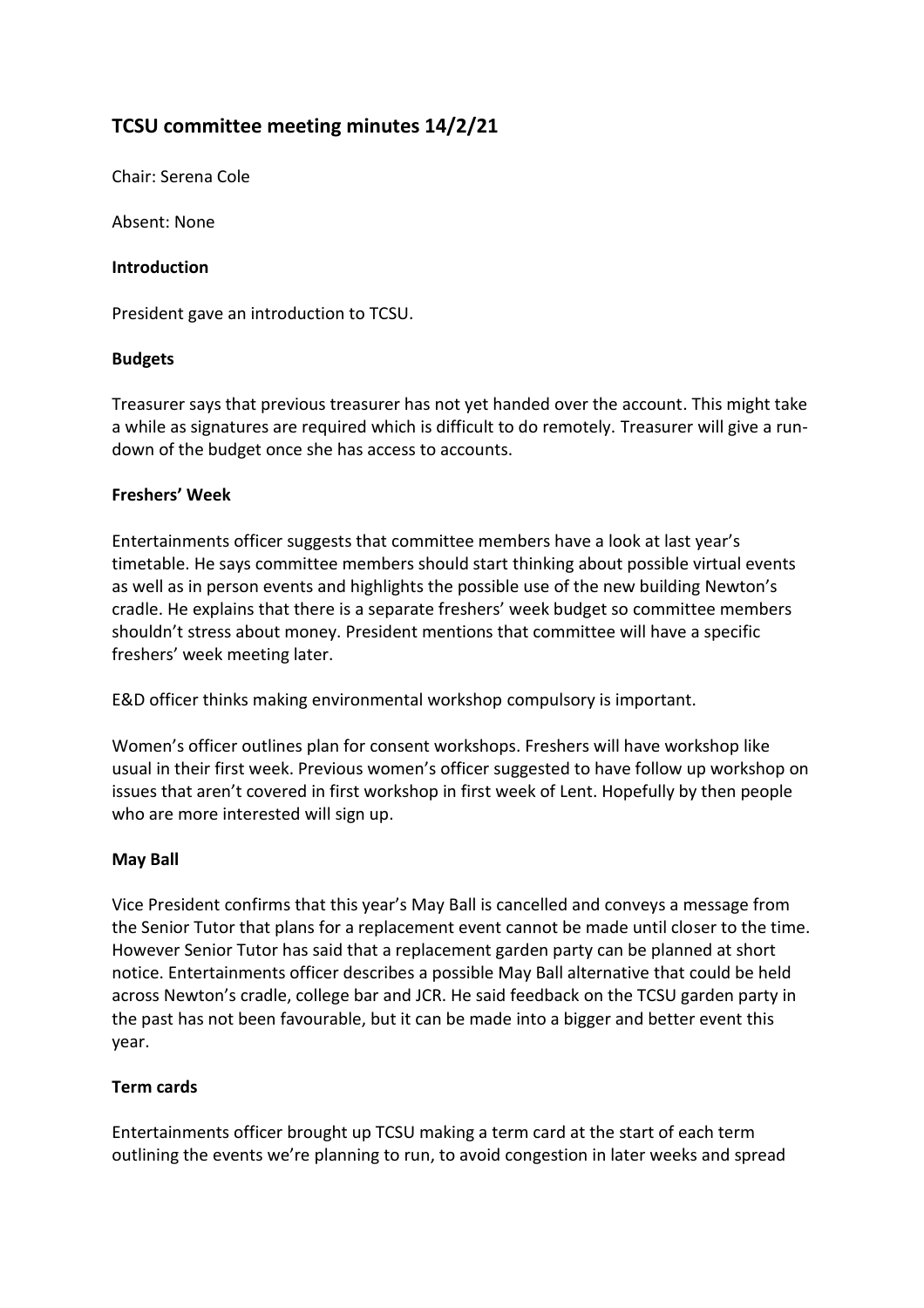out events more evenly. President said committee members should think of potential events for Easter term in upcoming weeks,

# **Constitution**

President explains that there is a plan to modify the TCSU constitution using BA society constitution as a template. She suggests that law student TCSU members can contribute to wording. She suggests that committee member should amend the current description of their role on the constitution by end of term. She would like to start process of rewriting constitution before summer.

### **Accommodation**

Vice President highlights that normally accommodation ballot occurs at this time of year and explains the process of room selection to  $1<sup>st</sup>$  year members of the committee. He also explains the possibility of current  $3^{rd}$  year students going into  $4^{th}$  year being top of the ballot due to being scholars as a result of their first-year examinations.

Committee generally agrees that that ballot should be delayed due to lack of urgency and also because current accommodation guides are insufficiently detailed. Entertainments Officer suggests that ballot should be delayed until after exams in Easter term. Discussion begins on an informal TCSU accommodation guide to rooms and courts, which would be especially useful for freshers. Committee agrees that students who are scholars due to exams done two years ago should not be put top of the ballot for the upcoming year.

### **TCSU Website**

Computing officer says that TCSU website has been updated with descriptions and photos of new committee members with a few exceptions. Committee group photo will be done later.

#### **Welfare room.**

Male and female welfare officers raise issues with the current welfare room, after conversations with the previous welfare officers. They explain that the walls are too thin which makes it difficult to have confidential conversations. They also say the room is too small, especially while social distancing has to be observed. Discussion begins and Newton's cradle and hall are suggested as alternatives for hosting welfare tea. The welfare room could be kept for private conversations with the welfare officers.

### **Tutor student engagement.**

Welfare officers say students would like tutors to feel more involved. Students currently get 3-minute window in tutor meetings. They suggest maybe could get longer or more frequent meetings and they want tutors to be more involved as currently students feel disillusioned with them. Female welfare highlights that tutorial sides are currently very large and suggests possibly getting more fellows to be tutors so there is a more personal relationship.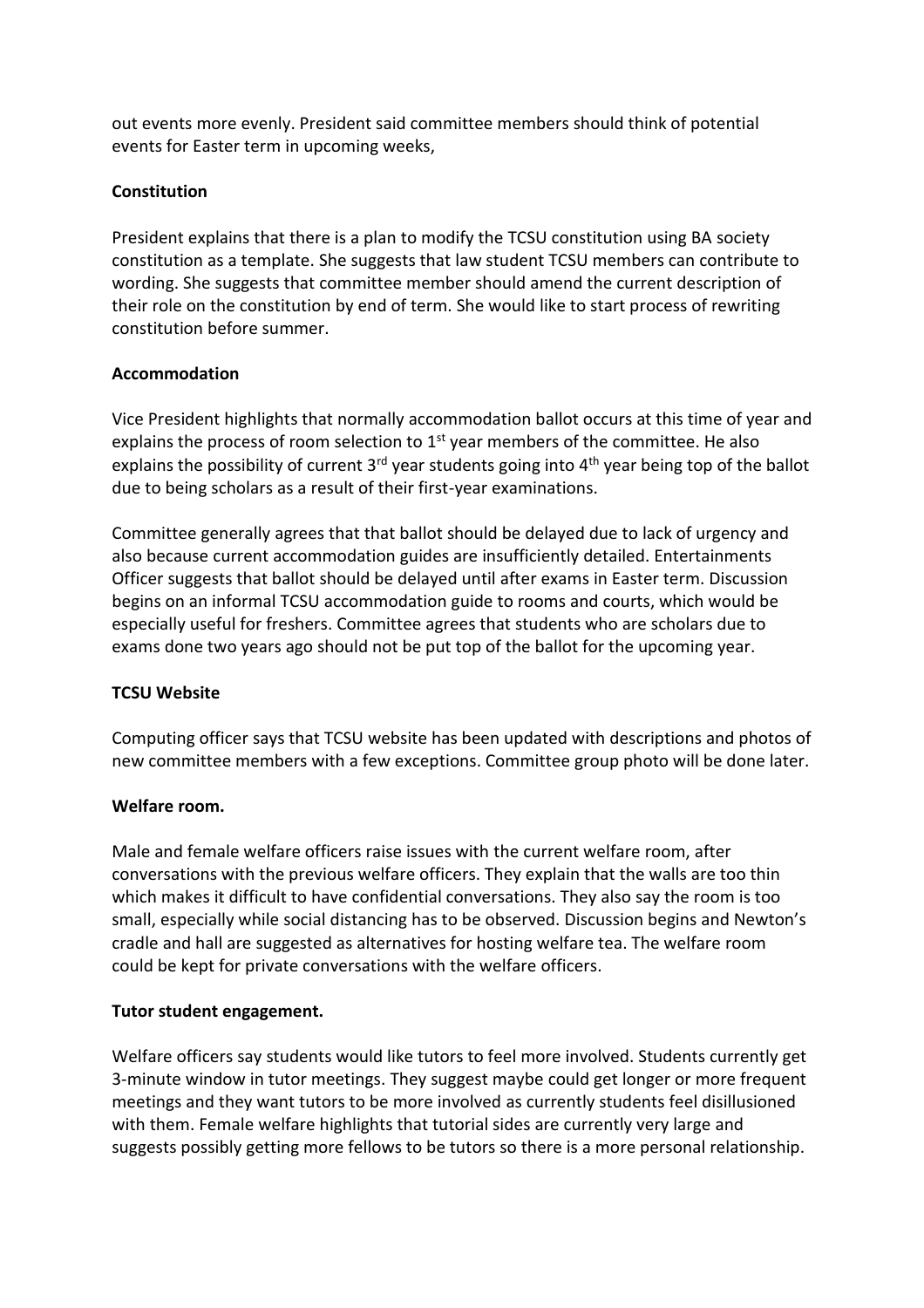Treasurer says there are drop in sessions with tutors available, but President says they aren't really advertised. Entertainments officer says tutors aren't involved because people don't really want to talk to them. President says tutors are more of a signpost for other people who can help such as counsellors and mental health advisors. Treasurer suggests future events like drinks with your tutor to improve the relationship. MH&DS officer says the tutor-student relationship builds up when students reach out but it's hard to initiate the relationship. She says maybe open discussions with Senior Tutor about tutors catching mental health issues early in students.

### **Trinity website article**

President explains that Head of Communications asked for article about new committee. She says this would publicise committee with fellows and staff. Can be done now with individual photos or can wait till Easter term and take photo together. Overseas and Male welfare officers highlight that the people who need to know the committee do already, so the article is not that urgent. Committee generally agrees.

#### **Sexual misconduct**

Vice President passes on advice from college about how to deal with sexual misconduct cases, including how to avoid contaminating evidence and which qualified professionals to refer people to. President highlights conflict resolution training available to welfare officers.

#### **Bulletins**

Vice President outlines plan to include google form for anonymous student feedback in TCSU email bulletin from next week.

#### **TCSU Facebook page**

Whole committee have been made editors.

#### **Stash**

Vice President explains that a committee member has to order custom red TCSU jumpers before freshers' week. Treasurer volunteers.

# **BME and women's formal alternatives**

Overseas welfare officer asks why Michaelmas formals didn't happen. Treasurer says government regulations said only absolutely necessary meals were allowed. Also, more risk for staff as waiters.

BME and women's officers would like to organise alternatives to BME and women's formals. Could use marquee. Women's officer suggests something online giving out vouchers for food. Treasurer says she still hasn't seen the budget but TCSU is spending a lot less this term so it is possible.